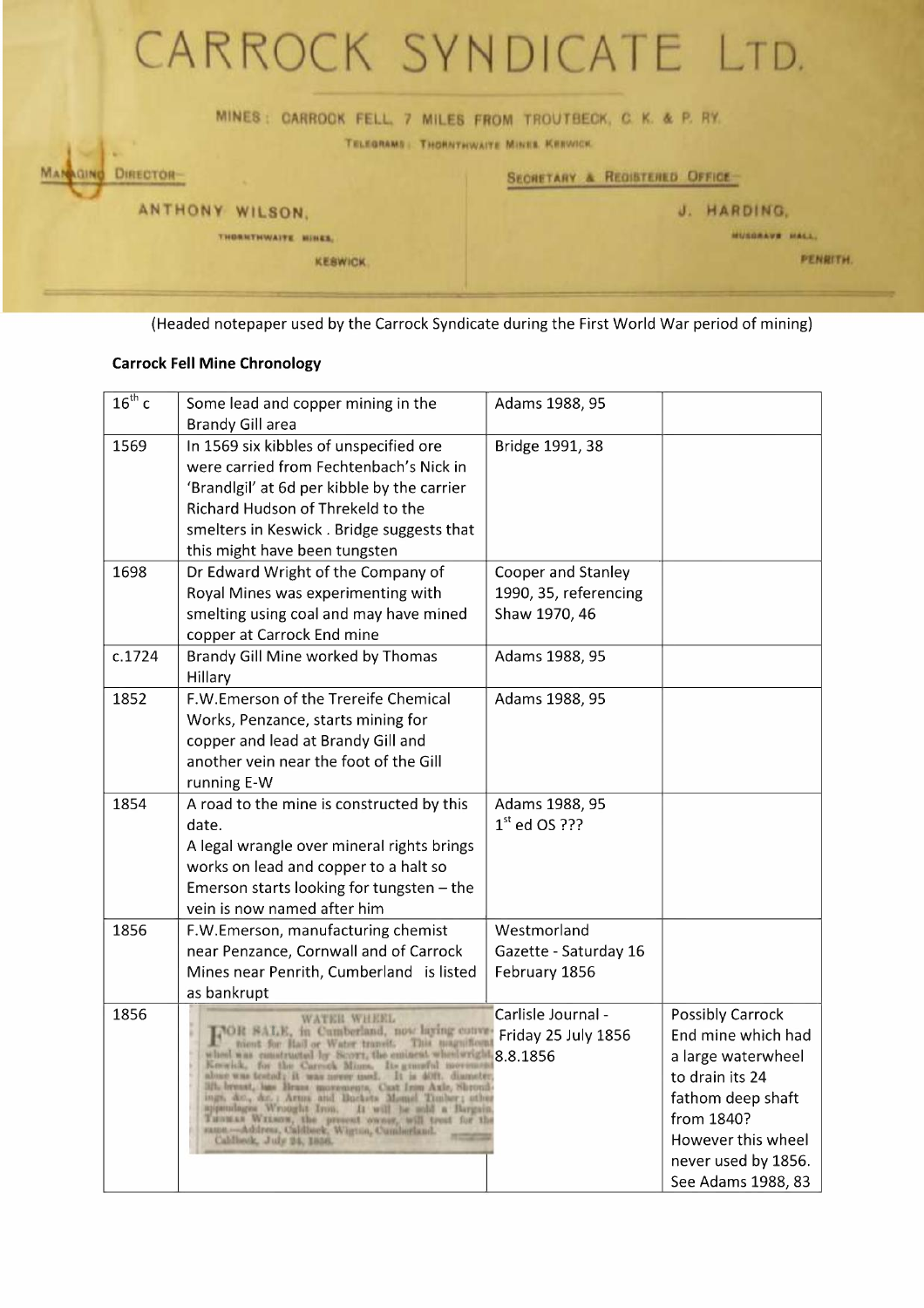| 1859 | Lease drawn up between:                                                             | NYRO ZLB/39/1/17 |  |
|------|-------------------------------------------------------------------------------------|------------------|--|
|      | 1. George William Richard, Earl of                                                  |                  |  |
|      | Pomfret                                                                             |                  |  |
|      | 2. Sir Francis Shuckburgh of Shuckburgh                                             |                  |  |
|      | Park, Warwick                                                                       |                  |  |
|      | 3. Sir George William Denys of Draycott                                             |                  |  |
|      | Hall                                                                                |                  |  |
|      | 4. Charles Edward Symonds of no. 56                                                 |                  |  |
|      |                                                                                     |                  |  |
|      | Stones End, Southwark, color                                                        |                  |  |
|      | manufacturer and Frederick William                                                  |                  |  |
|      | Emerson of Haltcliff Town End in                                                    |                  |  |
|      | Caldbeck, mining engineer                                                           |                  |  |
|      | Parties 1, 2 and 3 to party 4                                                       |                  |  |
|      | All the mines and mining ground on                                                  |                  |  |
|      | Caldbeck Fell bounded thus: from the                                                |                  |  |
|      | point where Carrock Beck enters the                                                 |                  |  |
|      | Haltcliff enclosed land up the middle of                                            |                  |  |
|      | Carrock and Drygill Becks to a point 150                                            |                  |  |
|      | yards north of Dry Gill vein where it                                               |                  |  |
|      | crosses Dry Gill Beck to Carrock Fell then                                          |                  |  |
|      | north west and parallel with Dry Gill vein                                          |                  |  |
|      | by a straight line from the currack of                                              |                  |  |
|      | stones on High Pike to the head of the                                              |                  |  |
|      | north grain of Dry Gill Head and so south                                           |                  |  |
|      | west to the mouth of Crownpoint level                                               |                  |  |
|      | then south east to the north west corner                                            |                  |  |
|      | of the boundary claimed by Mr Hassell                                               |                  |  |
|      | (where a bounder mark must be set up)                                               |                  |  |
|      | then east by that line to Carrock East                                              |                  |  |
|      | and West Pikes and so by a straight line                                            |                  |  |
|      |                                                                                     |                  |  |
|      | to the north west corner of the enclosure                                           |                  |  |
|      | fence of the Stone Ends estate then                                                 |                  |  |
|      |                                                                                     |                  |  |
|      | north by the fence to the point on                                                  |                  |  |
|      | Carrock Beck where the boundary began                                               |                  |  |
| 1859 | Lease drawn up between:                                                             | <b>NYRO</b>      |  |
|      | 1. George William Richard, Earl of                                                  | ZLB/39/1/15 1859 |  |
|      | Pomfret                                                                             |                  |  |
|      | 2. Sir Francis Shuckburgh of Shuckburgh                                             |                  |  |
|      | Park, Warwick                                                                       |                  |  |
|      | 3. Sir George William Denys of Draycott                                             |                  |  |
|      | Hall                                                                                |                  |  |
|      | 4. The Dry Gill Mining Company                                                      |                  |  |
|      | Parties 1, 2 and 3 to party 4                                                       |                  |  |
|      | All the mines and mining ground on                                                  |                  |  |
|      | Caldbeck Fell within boundaries thus:                                               |                  |  |
|      | from the point where Carrock Beck                                                   |                  |  |
|      | enters Haltcliff enclosed land up the                                               |                  |  |
|      | middle of the stream of Carrock and                                                 |                  |  |
|      | Drygill Becks to a point 150 yards north                                            |                  |  |
|      | of Dry Gill Vein where it crosses Dry Gill                                          |                  |  |
|      | Beck to Carrock Fell then north west and                                            |                  |  |
|      |                                                                                     |                  |  |
|      | parallel with Dry Gill vein by a straight                                           |                  |  |
|      | line from the currack of stones on the                                              |                  |  |
|      | top of High Pike to the head of the north                                           |                  |  |
|      | grain of Dry Gill Head then north west to                                           |                  |  |
|      | the aforesaid currack of stones on High                                             |                  |  |
|      | Pike and south west to the mouth of                                                 |                  |  |
|      | Crown Point level then south east to the                                            |                  |  |
|      | north west corner of the boundary                                                   |                  |  |
|      | claimed by Mr Hassell (where a boarder                                              |                  |  |
|      | mark must be set up at the cost of the                                              |                  |  |
|      | lessees) then east to Carrock East and<br>West Pikes and then by a straight line to |                  |  |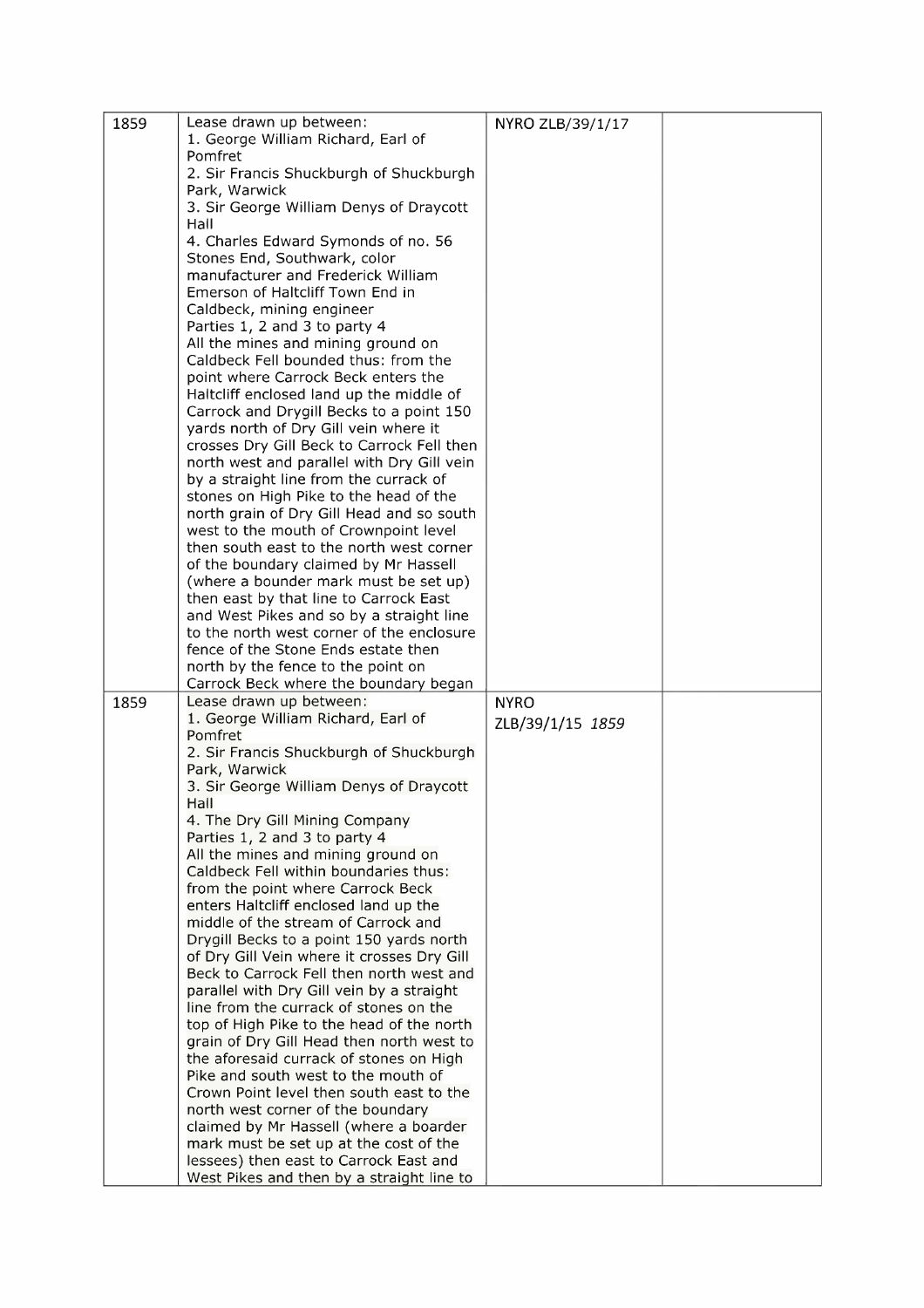|              | the north west corner of the enclosure<br>fence of the Stone Ends estate and on<br>north by the enclosure fence, to the<br>point where the boundary first began |                                    |  |
|--------------|-----------------------------------------------------------------------------------------------------------------------------------------------------------------|------------------------------------|--|
| 1862         | Lease drawn up between:<br>1. George William Richard, Earl of                                                                                                   | NYRO ZLB/39/1/17                   |  |
|              | Pomfret                                                                                                                                                         |                                    |  |
|              | 2. Sir George William Denys of Draycott                                                                                                                         |                                    |  |
|              | Hall                                                                                                                                                            |                                    |  |
|              | 3. Sir Francis Shuckburgh of                                                                                                                                    |                                    |  |
|              | Shuckbrugh, Warwick, the lessors<br>4. Jesse John Tustin and John Robert                                                                                        |                                    |  |
|              |                                                                                                                                                                 |                                    |  |
|              | Tustin, both of 83 Upper Thames Street,<br>London, merchants, the lessees                                                                                       |                                    |  |
|              | Parties 1, 2 and 3 grant to party 4                                                                                                                             |                                    |  |
|              | The Dry Gill mines (including Carrock                                                                                                                           |                                    |  |
|              | End mines)                                                                                                                                                      |                                    |  |
|              |                                                                                                                                                                 |                                    |  |
| 1863         | Messrs Leicester and Hutchinson sub let                                                                                                                         | Adams 1988, 95                     |  |
|              | the mines from Emerson                                                                                                                                          |                                    |  |
| 1864<br>1864 | Emerson who renews his lease<br>The Caldbeck Fells (Consolidated) Lead                                                                                          | Adams 1988, 95<br>Carlisle Journal |  |
|              | and Copper Mining Company Ltd seeks                                                                                                                             | 1.4.1864                           |  |
|              | shareholders to work more extensively                                                                                                                           | 30.12.1864                         |  |
|              | the valuable mineral properties known as                                                                                                                        | 13.1.1865                          |  |
|              | the Roughten Gill, Dry Gill, and Carrock-                                                                                                                       |                                    |  |
|              | <b>End Mines</b>                                                                                                                                                |                                    |  |
| 1864         | The Mining Journal of the 17th instant                                                                                                                          | The Whitehaven News                |  |
|              | states that a prospectus has been issued                                                                                                                        | 29 <sup>th</sup> December 1864     |  |
|              | of the Caldbeck Fells Consolidated Lead                                                                                                                         |                                    |  |
|              | and Copper Mining Company (Limited),                                                                                                                            |                                    |  |
|              | with a capital of £60,000 in 30,000 shares                                                                                                                      |                                    |  |
|              | of £2 each, which, how-ever, it is not                                                                                                                          |                                    |  |
|              | expected that more than £1 per share will<br>be required. The properties to be worked                                                                           |                                    |  |
|              | include the Roughton Gill Mine, the Dry                                                                                                                         |                                    |  |
|              | Gill Mine, and the Carrock End Mines [not                                                                                                                       |                                    |  |
|              | Carrcock Mine]. The purchase money of                                                                                                                           |                                    |  |
|              | the properties is £20,000, half payable in                                                                                                                      |                                    |  |
|              | cash, by instalments, and half in shares.                                                                                                                       |                                    |  |
|              | The chairman of the new company is Sir                                                                                                                          |                                    |  |
|              | Robert Brisco, Bart., Crofton Hall,                                                                                                                             |                                    |  |
|              | Cumberland; and the directors also                                                                                                                              |                                    |  |
|              | include the name of Mr. A. Schoales,                                                                                                                            |                                    |  |
|              | director of Great Wheal Vor. The                                                                                                                                |                                    |  |
|              | solicitors are the Messers. Calthorp, of                                                                                                                        |                                    |  |
|              | Whitehall Place. A large proportion of the                                                                                                                      |                                    |  |
|              | shares are already taken up $-$ one<br>landowner in the district taking 1,000.                                                                                  |                                    |  |
| 1865         | Lease drawn up between:                                                                                                                                         | NYRO ZLB/39/1/18-                  |  |
|              | Francis Shuckburgh of Shuckburgh Park,                                                                                                                          | 19 25 Mar 1865                     |  |
|              | Warwick, the lessors                                                                                                                                            |                                    |  |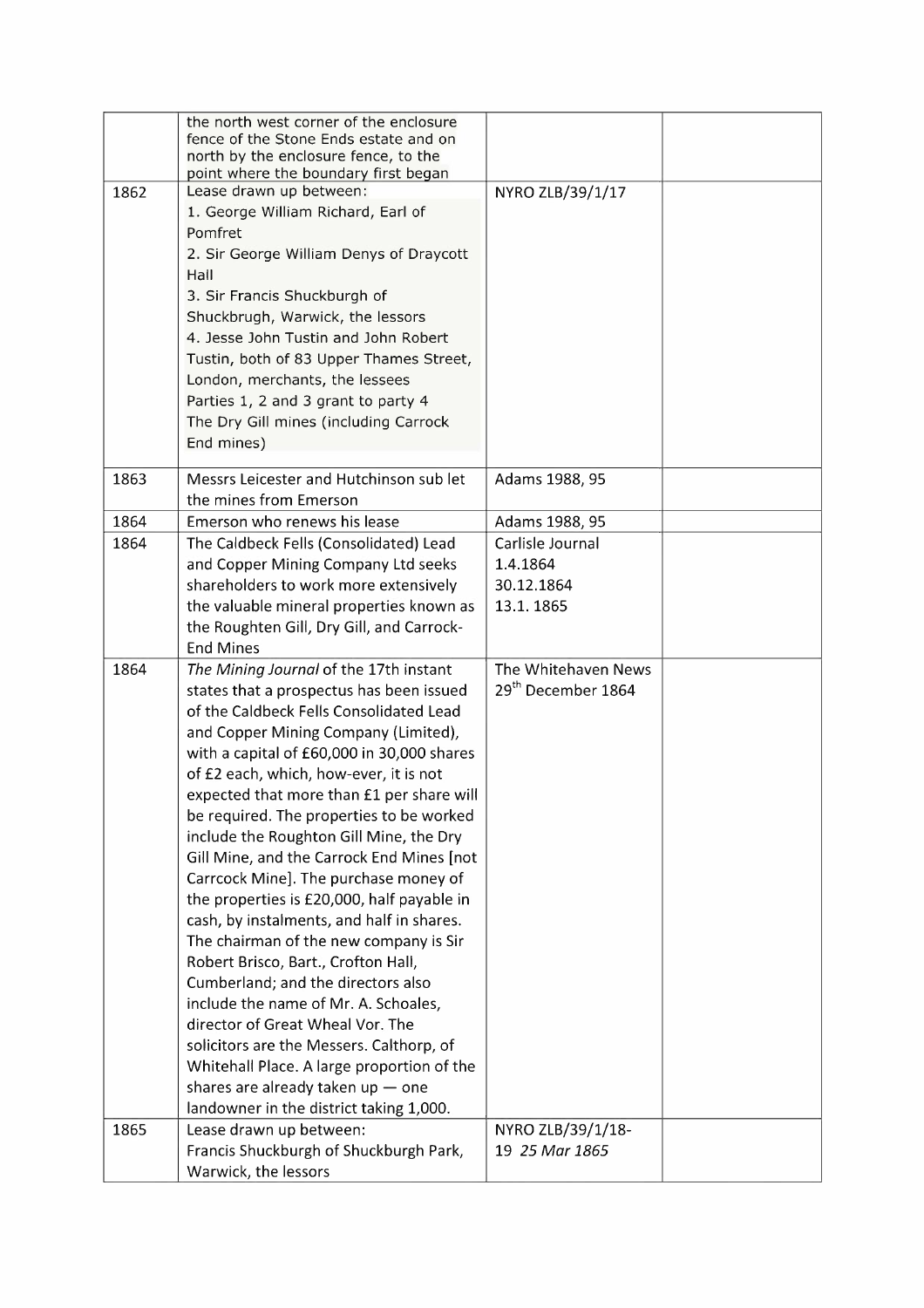|              | the production of high speed steel and<br>tungsten cutting tools<br>Some extraction took place from Coombe<br>Height crest forming a large surface                                                                                                                                                                                                                                                                                                                                                                                                                                                                                                                                                                            | Tyler 2003, 32                                                |                                                                                                                                         |
|--------------|-------------------------------------------------------------------------------------------------------------------------------------------------------------------------------------------------------------------------------------------------------------------------------------------------------------------------------------------------------------------------------------------------------------------------------------------------------------------------------------------------------------------------------------------------------------------------------------------------------------------------------------------------------------------------------------------------------------------------------|---------------------------------------------------------------|-----------------------------------------------------------------------------------------------------------------------------------------|
| 1898         | The demand for tungsten increases for                                                                                                                                                                                                                                                                                                                                                                                                                                                                                                                                                                                                                                                                                         | <b>Blundell 1992, 107</b>                                     |                                                                                                                                         |
| 1874         | 5 1/2 tons lead produced                                                                                                                                                                                                                                                                                                                                                                                                                                                                                                                                                                                                                                                                                                      | Adams 1988, 95                                                |                                                                                                                                         |
| 1872         | A small output of 4 tons of lead ore is<br>recorded from South Carrock and Brandy<br>Gill                                                                                                                                                                                                                                                                                                                                                                                                                                                                                                                                                                                                                                     | Cooper and Stanley<br>1990, 42 citing Burt et<br>al 1982      |                                                                                                                                         |
| 1872         | Company name changed to M.<br>Hutchinson and Co and work continues<br>until 1877                                                                                                                                                                                                                                                                                                                                                                                                                                                                                                                                                                                                                                              | Adams 1988, 95                                                |                                                                                                                                         |
| 1870         | By 1870 the lead and copper mines at<br>Upper Brandy Gill Mine (NY322338) were<br>abandoned                                                                                                                                                                                                                                                                                                                                                                                                                                                                                                                                                                                                                                   | Adams 1988, 92                                                | But he also says<br>that all lead or<br>copper mining was<br>finished at Carrock<br>Fell by 1900.<br>Presumably two<br>different sites? |
|              | directors of the Caldbeck Fells<br><b>Consolidated Lead and Copper Mining</b><br>Company (Limited) admits to difficulties<br>and notes the abscondment of the<br>company secretary and poor price of ore.<br>Subsequent meeting dated 12 <sup>th</sup><br>December discusses findings so far or<br>irregular cheque signing and filling vacant<br>director's posts                                                                                                                                                                                                                                                                                                                                                            | 29 <sup>th</sup> Nov 1866<br>And<br>13 <sup>th</sup> Dec 1866 |                                                                                                                                         |
| 1865<br>1866 | On December 19 <sup>th</sup> a deputation visits the<br>mines at Roughten Gill, Dry Gill, and<br>Carrock-End Mines and are satisfied with<br>the quality of the lode<br>$17th$ November, a meeting of the board of                                                                                                                                                                                                                                                                                                                                                                                                                                                                                                            | Carlisle Journal<br>Fri 29 Dec 1865<br>The Whitehaven News    |                                                                                                                                         |
|              | 2. John Thomas Campbell of no. 15 Park<br>Lane, Essex, esq. and William Jeffrey of<br>Caldbeck, miner, the lessees<br>Party 1 to party 2<br>All that mine and mining ground on<br>Caldbeck Fell called the Driggeth mines<br>and bounded thus: from the point where<br>Priestman's Gill enters the enclosed land<br>to a spring at the head thereof then to a<br>currack of stones on the top of High Pike<br>then in a line to the north side of Dry Gill<br>mine boundary and by the same side of<br>Dry Gill mine boundary to Carrock Beck<br>and by that beck to where it enters the<br>enclosed land of Haltcliff town and then<br>by the fences of the enclosed land to<br>Priestman's Gill where the boundary<br>began |                                                               |                                                                                                                                         |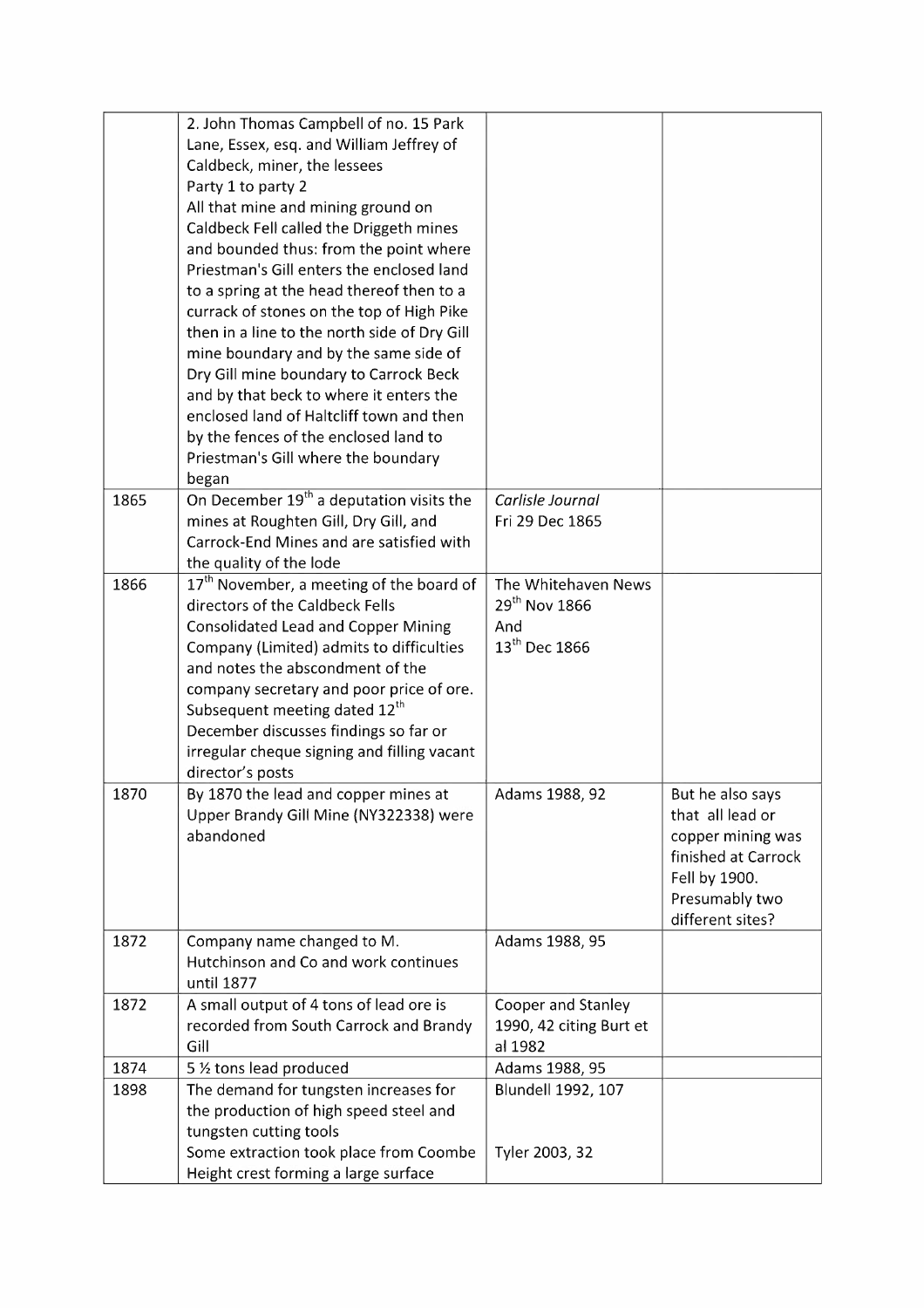|      | trench on the back of the vein. Wolfram<br>removed by pick and shovel. A Mr. Barker<br>of Carrock Mine purchased a<br>wheelbarrow and a wheel from the saw<br>mill at Mungrisedale (now the Mill Inn)<br>Also some extraction of umber in<br>Gransgill Beck at 1450ft OD on the<br>southern bank. Level now lost.                                                                                                                    |                                             |  |
|------|--------------------------------------------------------------------------------------------------------------------------------------------------------------------------------------------------------------------------------------------------------------------------------------------------------------------------------------------------------------------------------------------------------------------------------------|---------------------------------------------|--|
| 1900 | All lead or copper mining was finished at<br>Carrock Fell by 1900.                                                                                                                                                                                                                                                                                                                                                                   | Adams 1988, 92                              |  |
| 1902 | A prospecting licence is granted to James<br>Harding, J. W. Wilson and R.H. Hudson of<br>Penrith who operates under the name of<br>Carrock Mines Ltd. Workings are small<br>scale only                                                                                                                                                                                                                                               | Adams 1988, 96                              |  |
| 1904 | Boss and Boehm negotiate investment in<br>the mining company, possibly with<br>German government backing                                                                                                                                                                                                                                                                                                                             | Tyler 2003, 34                              |  |
| 1906 | Mine taken over by two Germans William<br>Boss and Frederick Boehm who form the<br>Cumbrian Mining Co. Ltd. Tungsten<br>increasingly important in building up<br>German armaments<br>A rail track is laid from the underground<br>workings and a new mill is constructed.<br>The existing road to the mine was<br>substantially rebuilt.                                                                                             | Adams 1988, 96                              |  |
| 1907 | By 1907 four main levels on Coomb<br>Height had been driven directly on<br>Harding vein and above the top level, the<br>vein had been extensively worked on the<br>surface up to the crest of the ridge. A<br>level was also driven into the Emerson<br>vein and ore was transported by horse<br>drawn tubs to the new mill. The<br>workforce increased to 105. The market<br>crashes shortly afterwards and miners<br>are laid off. | Tyler 2003, 35                              |  |
| 1910 | The market picks up again and the<br>workforce increases to 18. No.2 level is<br>now choked with rubbish.<br>William Boss is declared bankrupt                                                                                                                                                                                                                                                                                       | Tyler 2003, 36                              |  |
| 1910 | The mine is inspected on the 7-9 <sup>th</sup> June<br>and a copy of the report sent to Anthony<br>Wilson                                                                                                                                                                                                                                                                                                                            | DX 95 5/2                                   |  |
| 1911 | <b>Production ceased</b>                                                                                                                                                                                                                                                                                                                                                                                                             | <b>Blundell 1992, 109</b>                   |  |
| 1912 | The company went into liquidation with<br>only the caretaker, William Wilson of<br>Caldbeck, remaining on the payroll.<br>Boehm and Boss are pursued for debts                                                                                                                                                                                                                                                                       | <b>Blundell 1992, 109</b><br>Tyler 2003, 36 |  |
| 1913 | The Cumbrian Mining Company Ltd is in                                                                                                                                                                                                                                                                                                                                                                                                | Tyler 2003, 50                              |  |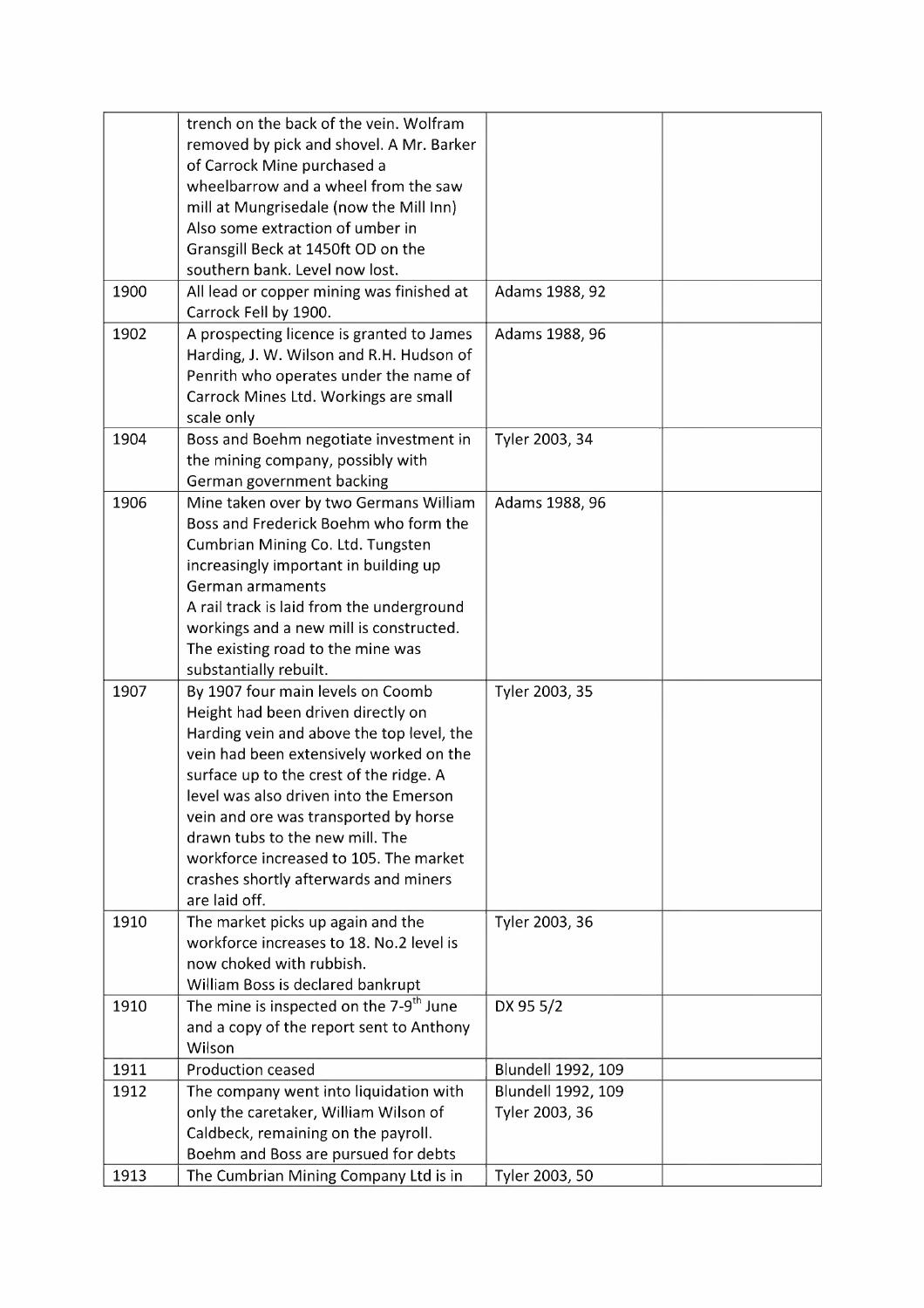|      | liquidation. Anthony Wilson sends a                               |                                  |                     |
|------|-------------------------------------------------------------------|----------------------------------|---------------------|
|      | signed option agreement and a cheque                              | DX 95 5/2                        |                     |
|      | for £50 to the liquidators 17.9.1913                              |                                  |                     |
|      | Mine reopened by the Carrock Syndicate                            | Adams 1988, 96                   |                     |
|      | and is run by Anthony Wilson and                                  |                                  |                     |
|      | partially funded by government. In next 5                         |                                  |                     |
|      | years, ore is produced in quantity to meet                        |                                  |                     |
|      | the war effort.                                                   | <b>Blundell 1992, 108</b>        |                     |
|      | The Carrock Syndicate introduced an air                           |                                  |                     |
|      |                                                                   |                                  |                     |
|      | compressor driven by a gas engine to                              |                                  |                     |
|      | power three rock drills so that the rock                          |                                  |                     |
|      | drilling no longer had to be done by hand.                        |                                  |                     |
| 1913 | Company No: 131527; Carrock Syndicate,                            | The National Archives,           |                     |
|      | Ltd. Incorporated in 1913.                                        | Kew                              |                     |
|      |                                                                   | BT 31/21756/131527;              |                     |
|      |                                                                   | BT 34/3942/131527                |                     |
| 1914 | Walter Hemingway listed as the mine                               | Kelly's Trade Directory          |                     |
|      | manager of the Carrock Syndicate in 1914                          | 1914, 227                        |                     |
| 1916 | The north and south ends of Harding vein                          | Report from A Wilson             |                     |
|      | have been driven continuously. War                                | to Carrock Syndicate             |                     |
|      | badges at obtained for the men of                                 | 10.6.1916 DX 95 5/3              |                     |
|      | fighting age so that they can be retained                         |                                  |                     |
|      | at the mine.                                                      |                                  |                     |
| 1916 | A report on the mine is prepared by                               | DX 95 5/2                        |                     |
|      | geologist Prof Henry Louis on May 31 <sup>st</sup>                |                                  |                     |
| 1917 | Autocar magazine run a story regarding a                          | Adams 1988, 96 citing            | Next gap is between |
|      | British Geology surveyor being captured                           | Autocar 27 <sup>th</sup> January | wars                |
|      | by locals who thought he was as spy                               | 1917                             |                     |
| 1918 | Introduction of Special Rules to prevent                          | <b>1918 Mines</b>                |                     |
|      | the escape of dust into the air of the                            | <b>Inspectors Report</b>         |                     |
|      | mine:                                                             | and                              |                     |
|      | Special Rules. - The ores of tungsten at                          | http://www.dmm.org.              |                     |
|      | the Carrock mine in Cumberland are                                | uk/incident/c926-                |                     |
|      | found in a quartzite rock which during                            | 918.htm                          |                     |
|      | drilling and blasting operations generates                        |                                  |                     |
|      | a silicious dust. Mechanical drills are in                        |                                  |                     |
|      | general use, and special rules, on similar                        |                                  |                     |
|      | lines to those established at Greenside                           |                                  |                     |
|      | lead mine in Westmorland during the                               |                                  |                     |
|      | previous year, have been put in force to                          |                                  |                     |
|      | prevent the escape of dust into the air of                        |                                  |                     |
|      | the mine.                                                         |                                  |                     |
| 1918 | Drought conditions in June and July                               | DX 95 5/3 and Tyler              |                     |
|      | resulted in the water drying up bringing                          | 2003, 56                         |                     |
|      | production to a close.                                            | Report by A Wilson               |                     |
|      | The workforce is reduced to 25 divided                            | to Carrock                       |                     |
|      | between the mine and dressing floors.                             | Syndicate                        |                     |
|      | Mine manager T E Turner has left                                  | 19.11.1918. DX 95                |                     |
|      | and Wilson takes over operations                                  | 5/3                              |                     |
|      |                                                                   |                                  |                     |
|      |                                                                   |                                  |                     |
|      | with the dressing master and<br>underground foreman. Post drought |                                  |                     |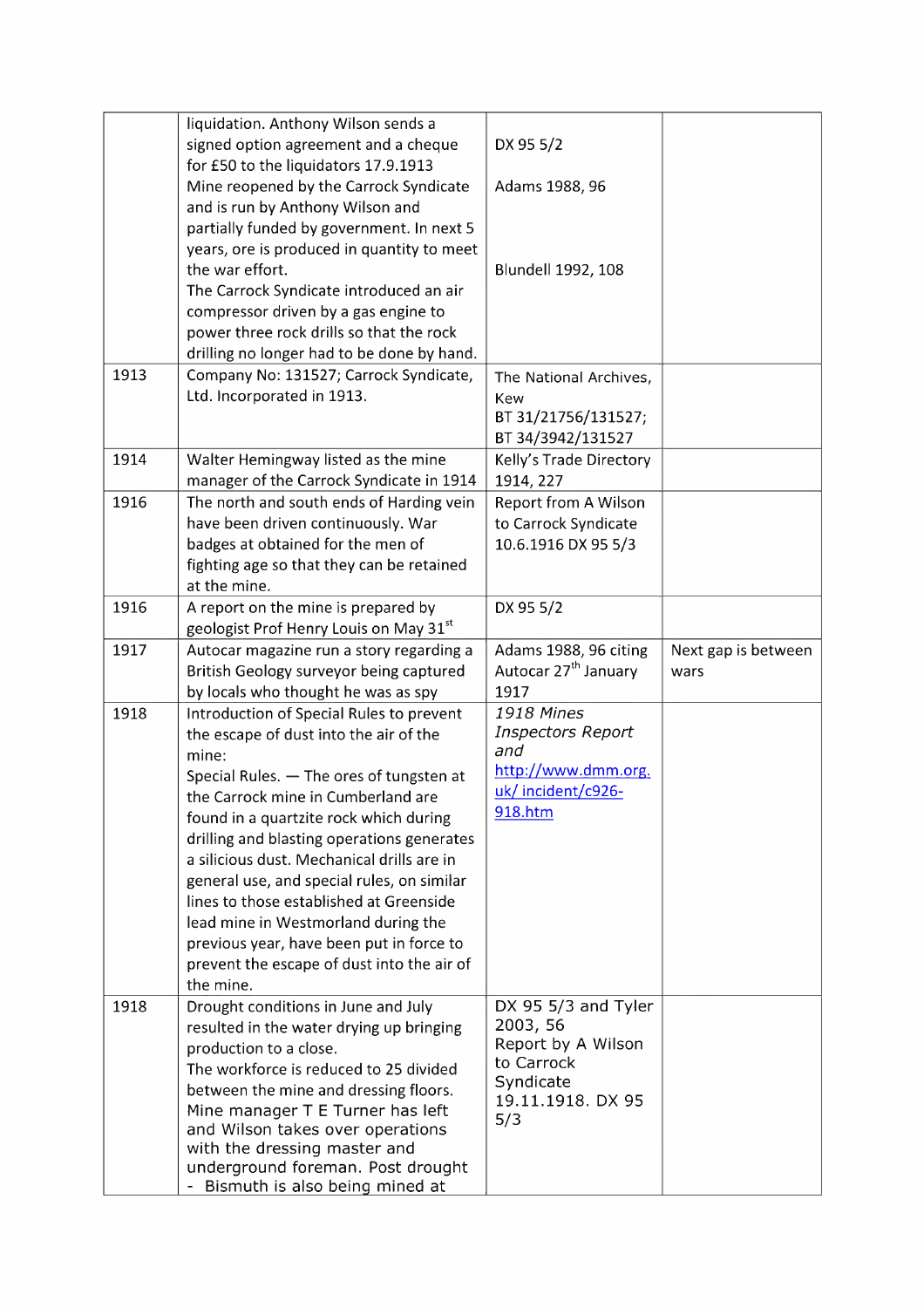| opened up and considerable length<br>of ground in Harding Level is in the<br>course of stoping. Wilson offers to<br>give up salary to save costs.<br>1919<br>Report by A Wilson<br>The plant consisted of jigs, tables,<br>to Carrock<br>vanners. The lode is mined, trammed to<br>Syndicate<br>the mill, dead rock is picked out; the<br>28.4.1919<br>remainder is crushed and treated.<br>"Chats" are recrushed in a small set of<br>Rolls and a Huntington Mill. Concentrated<br>are produced of wolfram, scheelite and<br>arsenical pyrites.<br>The Smith vein has been tested and<br>shows rick wolfram but a good deal of<br>arsenic too, so operations have been<br>suspended here.<br>1919<br>Tyler 2003, 58<br>Despite Wilson's desire to construct a<br>DX 95 5/3 Report<br>new mill and some attempts to sell the<br>by A Wilson dated<br>mine off, there was insufficient capital to<br>28.4.1919<br>speculate or improve the mine with the<br>world tungsten prices plummeting. The<br>mine was therefore put on care and<br>maintenance and then closed.<br>1921<br>DX 95 5/2 Report to<br>Wilson suggests that the Company should<br>the Directors of the<br>be liquidated<br>Carrock Syndicate<br>Ltd by Anthony<br>Wilson dated June<br>30 <sup>th</sup> 1921<br>Plant is sold off at Carrock<br>Tyler 2003, 59<br>1923<br>Tyler 2003, 59<br>1929<br>Some interest is shown in the site by<br><b>Consolidated Mines Selection Co. Ltd of</b><br>London when prices start to improve<br>briefly<br>Tyler 2003, 59<br>1934<br>The price of wolfram starts to creep up as<br>the world starts to re-arm<br>Wilson looks to the British non Ferrous<br>DX 95 5/2 Letters<br>1937<br>between Mr. Allen<br>Mining Corporation to take over the mine<br>and Mr. Wilson<br>from the syndicate while still retaining his<br>dated 5 <sup>th</sup> and 6 <sup>th</sup><br>own interest. He suggests to Mr. Allan of<br>July 1937<br>the NFMC that three other parties are<br>interested.<br>Tyler 2003, 60<br>Some quartz is reprocessed from the mill<br>1938<br>to sell as pebble dashing. The mine is now<br>derelict.<br>Tyler 2003, 60-1<br>1939<br>Messrs S. E. Hollingworth surveyed<br>Carrock and a geological survey followed<br>in order to test Carrock's ability to supply<br>tungsten. Further reports were<br>commissioned on behalf of the Ministry | this time. Penny Level is being        |  |
|----------------------------------------------------------------------------------------------------------------------------------------------------------------------------------------------------------------------------------------------------------------------------------------------------------------------------------------------------------------------------------------------------------------------------------------------------------------------------------------------------------------------------------------------------------------------------------------------------------------------------------------------------------------------------------------------------------------------------------------------------------------------------------------------------------------------------------------------------------------------------------------------------------------------------------------------------------------------------------------------------------------------------------------------------------------------------------------------------------------------------------------------------------------------------------------------------------------------------------------------------------------------------------------------------------------------------------------------------------------------------------------------------------------------------------------------------------------------------------------------------------------------------------------------------------------------------------------------------------------------------------------------------------------------------------------------------------------------------------------------------------------------------------------------------------------------------------------------------------------------------------------------------------------------------------------------------------------------------------------------------------------------------------------------------------------------------------------------------------------------------------------------------------------------------------------------------------------------------------------------------------------------------------------------------------------------------------------------------------------------------|----------------------------------------|--|
|                                                                                                                                                                                                                                                                                                                                                                                                                                                                                                                                                                                                                                                                                                                                                                                                                                                                                                                                                                                                                                                                                                                                                                                                                                                                                                                                                                                                                                                                                                                                                                                                                                                                                                                                                                                                                                                                                                                                                                                                                                                                                                                                                                                                                                                                                                                                                                            |                                        |  |
|                                                                                                                                                                                                                                                                                                                                                                                                                                                                                                                                                                                                                                                                                                                                                                                                                                                                                                                                                                                                                                                                                                                                                                                                                                                                                                                                                                                                                                                                                                                                                                                                                                                                                                                                                                                                                                                                                                                                                                                                                                                                                                                                                                                                                                                                                                                                                                            |                                        |  |
|                                                                                                                                                                                                                                                                                                                                                                                                                                                                                                                                                                                                                                                                                                                                                                                                                                                                                                                                                                                                                                                                                                                                                                                                                                                                                                                                                                                                                                                                                                                                                                                                                                                                                                                                                                                                                                                                                                                                                                                                                                                                                                                                                                                                                                                                                                                                                                            |                                        |  |
|                                                                                                                                                                                                                                                                                                                                                                                                                                                                                                                                                                                                                                                                                                                                                                                                                                                                                                                                                                                                                                                                                                                                                                                                                                                                                                                                                                                                                                                                                                                                                                                                                                                                                                                                                                                                                                                                                                                                                                                                                                                                                                                                                                                                                                                                                                                                                                            |                                        |  |
|                                                                                                                                                                                                                                                                                                                                                                                                                                                                                                                                                                                                                                                                                                                                                                                                                                                                                                                                                                                                                                                                                                                                                                                                                                                                                                                                                                                                                                                                                                                                                                                                                                                                                                                                                                                                                                                                                                                                                                                                                                                                                                                                                                                                                                                                                                                                                                            |                                        |  |
|                                                                                                                                                                                                                                                                                                                                                                                                                                                                                                                                                                                                                                                                                                                                                                                                                                                                                                                                                                                                                                                                                                                                                                                                                                                                                                                                                                                                                                                                                                                                                                                                                                                                                                                                                                                                                                                                                                                                                                                                                                                                                                                                                                                                                                                                                                                                                                            |                                        |  |
|                                                                                                                                                                                                                                                                                                                                                                                                                                                                                                                                                                                                                                                                                                                                                                                                                                                                                                                                                                                                                                                                                                                                                                                                                                                                                                                                                                                                                                                                                                                                                                                                                                                                                                                                                                                                                                                                                                                                                                                                                                                                                                                                                                                                                                                                                                                                                                            |                                        |  |
|                                                                                                                                                                                                                                                                                                                                                                                                                                                                                                                                                                                                                                                                                                                                                                                                                                                                                                                                                                                                                                                                                                                                                                                                                                                                                                                                                                                                                                                                                                                                                                                                                                                                                                                                                                                                                                                                                                                                                                                                                                                                                                                                                                                                                                                                                                                                                                            |                                        |  |
|                                                                                                                                                                                                                                                                                                                                                                                                                                                                                                                                                                                                                                                                                                                                                                                                                                                                                                                                                                                                                                                                                                                                                                                                                                                                                                                                                                                                                                                                                                                                                                                                                                                                                                                                                                                                                                                                                                                                                                                                                                                                                                                                                                                                                                                                                                                                                                            |                                        |  |
|                                                                                                                                                                                                                                                                                                                                                                                                                                                                                                                                                                                                                                                                                                                                                                                                                                                                                                                                                                                                                                                                                                                                                                                                                                                                                                                                                                                                                                                                                                                                                                                                                                                                                                                                                                                                                                                                                                                                                                                                                                                                                                                                                                                                                                                                                                                                                                            |                                        |  |
|                                                                                                                                                                                                                                                                                                                                                                                                                                                                                                                                                                                                                                                                                                                                                                                                                                                                                                                                                                                                                                                                                                                                                                                                                                                                                                                                                                                                                                                                                                                                                                                                                                                                                                                                                                                                                                                                                                                                                                                                                                                                                                                                                                                                                                                                                                                                                                            |                                        |  |
|                                                                                                                                                                                                                                                                                                                                                                                                                                                                                                                                                                                                                                                                                                                                                                                                                                                                                                                                                                                                                                                                                                                                                                                                                                                                                                                                                                                                                                                                                                                                                                                                                                                                                                                                                                                                                                                                                                                                                                                                                                                                                                                                                                                                                                                                                                                                                                            |                                        |  |
|                                                                                                                                                                                                                                                                                                                                                                                                                                                                                                                                                                                                                                                                                                                                                                                                                                                                                                                                                                                                                                                                                                                                                                                                                                                                                                                                                                                                                                                                                                                                                                                                                                                                                                                                                                                                                                                                                                                                                                                                                                                                                                                                                                                                                                                                                                                                                                            |                                        |  |
|                                                                                                                                                                                                                                                                                                                                                                                                                                                                                                                                                                                                                                                                                                                                                                                                                                                                                                                                                                                                                                                                                                                                                                                                                                                                                                                                                                                                                                                                                                                                                                                                                                                                                                                                                                                                                                                                                                                                                                                                                                                                                                                                                                                                                                                                                                                                                                            |                                        |  |
|                                                                                                                                                                                                                                                                                                                                                                                                                                                                                                                                                                                                                                                                                                                                                                                                                                                                                                                                                                                                                                                                                                                                                                                                                                                                                                                                                                                                                                                                                                                                                                                                                                                                                                                                                                                                                                                                                                                                                                                                                                                                                                                                                                                                                                                                                                                                                                            |                                        |  |
|                                                                                                                                                                                                                                                                                                                                                                                                                                                                                                                                                                                                                                                                                                                                                                                                                                                                                                                                                                                                                                                                                                                                                                                                                                                                                                                                                                                                                                                                                                                                                                                                                                                                                                                                                                                                                                                                                                                                                                                                                                                                                                                                                                                                                                                                                                                                                                            |                                        |  |
|                                                                                                                                                                                                                                                                                                                                                                                                                                                                                                                                                                                                                                                                                                                                                                                                                                                                                                                                                                                                                                                                                                                                                                                                                                                                                                                                                                                                                                                                                                                                                                                                                                                                                                                                                                                                                                                                                                                                                                                                                                                                                                                                                                                                                                                                                                                                                                            |                                        |  |
|                                                                                                                                                                                                                                                                                                                                                                                                                                                                                                                                                                                                                                                                                                                                                                                                                                                                                                                                                                                                                                                                                                                                                                                                                                                                                                                                                                                                                                                                                                                                                                                                                                                                                                                                                                                                                                                                                                                                                                                                                                                                                                                                                                                                                                                                                                                                                                            |                                        |  |
|                                                                                                                                                                                                                                                                                                                                                                                                                                                                                                                                                                                                                                                                                                                                                                                                                                                                                                                                                                                                                                                                                                                                                                                                                                                                                                                                                                                                                                                                                                                                                                                                                                                                                                                                                                                                                                                                                                                                                                                                                                                                                                                                                                                                                                                                                                                                                                            |                                        |  |
|                                                                                                                                                                                                                                                                                                                                                                                                                                                                                                                                                                                                                                                                                                                                                                                                                                                                                                                                                                                                                                                                                                                                                                                                                                                                                                                                                                                                                                                                                                                                                                                                                                                                                                                                                                                                                                                                                                                                                                                                                                                                                                                                                                                                                                                                                                                                                                            |                                        |  |
|                                                                                                                                                                                                                                                                                                                                                                                                                                                                                                                                                                                                                                                                                                                                                                                                                                                                                                                                                                                                                                                                                                                                                                                                                                                                                                                                                                                                                                                                                                                                                                                                                                                                                                                                                                                                                                                                                                                                                                                                                                                                                                                                                                                                                                                                                                                                                                            |                                        |  |
|                                                                                                                                                                                                                                                                                                                                                                                                                                                                                                                                                                                                                                                                                                                                                                                                                                                                                                                                                                                                                                                                                                                                                                                                                                                                                                                                                                                                                                                                                                                                                                                                                                                                                                                                                                                                                                                                                                                                                                                                                                                                                                                                                                                                                                                                                                                                                                            |                                        |  |
|                                                                                                                                                                                                                                                                                                                                                                                                                                                                                                                                                                                                                                                                                                                                                                                                                                                                                                                                                                                                                                                                                                                                                                                                                                                                                                                                                                                                                                                                                                                                                                                                                                                                                                                                                                                                                                                                                                                                                                                                                                                                                                                                                                                                                                                                                                                                                                            |                                        |  |
|                                                                                                                                                                                                                                                                                                                                                                                                                                                                                                                                                                                                                                                                                                                                                                                                                                                                                                                                                                                                                                                                                                                                                                                                                                                                                                                                                                                                                                                                                                                                                                                                                                                                                                                                                                                                                                                                                                                                                                                                                                                                                                                                                                                                                                                                                                                                                                            |                                        |  |
|                                                                                                                                                                                                                                                                                                                                                                                                                                                                                                                                                                                                                                                                                                                                                                                                                                                                                                                                                                                                                                                                                                                                                                                                                                                                                                                                                                                                                                                                                                                                                                                                                                                                                                                                                                                                                                                                                                                                                                                                                                                                                                                                                                                                                                                                                                                                                                            |                                        |  |
|                                                                                                                                                                                                                                                                                                                                                                                                                                                                                                                                                                                                                                                                                                                                                                                                                                                                                                                                                                                                                                                                                                                                                                                                                                                                                                                                                                                                                                                                                                                                                                                                                                                                                                                                                                                                                                                                                                                                                                                                                                                                                                                                                                                                                                                                                                                                                                            |                                        |  |
|                                                                                                                                                                                                                                                                                                                                                                                                                                                                                                                                                                                                                                                                                                                                                                                                                                                                                                                                                                                                                                                                                                                                                                                                                                                                                                                                                                                                                                                                                                                                                                                                                                                                                                                                                                                                                                                                                                                                                                                                                                                                                                                                                                                                                                                                                                                                                                            |                                        |  |
|                                                                                                                                                                                                                                                                                                                                                                                                                                                                                                                                                                                                                                                                                                                                                                                                                                                                                                                                                                                                                                                                                                                                                                                                                                                                                                                                                                                                                                                                                                                                                                                                                                                                                                                                                                                                                                                                                                                                                                                                                                                                                                                                                                                                                                                                                                                                                                            |                                        |  |
|                                                                                                                                                                                                                                                                                                                                                                                                                                                                                                                                                                                                                                                                                                                                                                                                                                                                                                                                                                                                                                                                                                                                                                                                                                                                                                                                                                                                                                                                                                                                                                                                                                                                                                                                                                                                                                                                                                                                                                                                                                                                                                                                                                                                                                                                                                                                                                            |                                        |  |
|                                                                                                                                                                                                                                                                                                                                                                                                                                                                                                                                                                                                                                                                                                                                                                                                                                                                                                                                                                                                                                                                                                                                                                                                                                                                                                                                                                                                                                                                                                                                                                                                                                                                                                                                                                                                                                                                                                                                                                                                                                                                                                                                                                                                                                                                                                                                                                            |                                        |  |
|                                                                                                                                                                                                                                                                                                                                                                                                                                                                                                                                                                                                                                                                                                                                                                                                                                                                                                                                                                                                                                                                                                                                                                                                                                                                                                                                                                                                                                                                                                                                                                                                                                                                                                                                                                                                                                                                                                                                                                                                                                                                                                                                                                                                                                                                                                                                                                            |                                        |  |
|                                                                                                                                                                                                                                                                                                                                                                                                                                                                                                                                                                                                                                                                                                                                                                                                                                                                                                                                                                                                                                                                                                                                                                                                                                                                                                                                                                                                                                                                                                                                                                                                                                                                                                                                                                                                                                                                                                                                                                                                                                                                                                                                                                                                                                                                                                                                                                            |                                        |  |
|                                                                                                                                                                                                                                                                                                                                                                                                                                                                                                                                                                                                                                                                                                                                                                                                                                                                                                                                                                                                                                                                                                                                                                                                                                                                                                                                                                                                                                                                                                                                                                                                                                                                                                                                                                                                                                                                                                                                                                                                                                                                                                                                                                                                                                                                                                                                                                            |                                        |  |
|                                                                                                                                                                                                                                                                                                                                                                                                                                                                                                                                                                                                                                                                                                                                                                                                                                                                                                                                                                                                                                                                                                                                                                                                                                                                                                                                                                                                                                                                                                                                                                                                                                                                                                                                                                                                                                                                                                                                                                                                                                                                                                                                                                                                                                                                                                                                                                            |                                        |  |
|                                                                                                                                                                                                                                                                                                                                                                                                                                                                                                                                                                                                                                                                                                                                                                                                                                                                                                                                                                                                                                                                                                                                                                                                                                                                                                                                                                                                                                                                                                                                                                                                                                                                                                                                                                                                                                                                                                                                                                                                                                                                                                                                                                                                                                                                                                                                                                            |                                        |  |
|                                                                                                                                                                                                                                                                                                                                                                                                                                                                                                                                                                                                                                                                                                                                                                                                                                                                                                                                                                                                                                                                                                                                                                                                                                                                                                                                                                                                                                                                                                                                                                                                                                                                                                                                                                                                                                                                                                                                                                                                                                                                                                                                                                                                                                                                                                                                                                            |                                        |  |
|                                                                                                                                                                                                                                                                                                                                                                                                                                                                                                                                                                                                                                                                                                                                                                                                                                                                                                                                                                                                                                                                                                                                                                                                                                                                                                                                                                                                                                                                                                                                                                                                                                                                                                                                                                                                                                                                                                                                                                                                                                                                                                                                                                                                                                                                                                                                                                            |                                        |  |
|                                                                                                                                                                                                                                                                                                                                                                                                                                                                                                                                                                                                                                                                                                                                                                                                                                                                                                                                                                                                                                                                                                                                                                                                                                                                                                                                                                                                                                                                                                                                                                                                                                                                                                                                                                                                                                                                                                                                                                                                                                                                                                                                                                                                                                                                                                                                                                            |                                        |  |
|                                                                                                                                                                                                                                                                                                                                                                                                                                                                                                                                                                                                                                                                                                                                                                                                                                                                                                                                                                                                                                                                                                                                                                                                                                                                                                                                                                                                                                                                                                                                                                                                                                                                                                                                                                                                                                                                                                                                                                                                                                                                                                                                                                                                                                                                                                                                                                            |                                        |  |
|                                                                                                                                                                                                                                                                                                                                                                                                                                                                                                                                                                                                                                                                                                                                                                                                                                                                                                                                                                                                                                                                                                                                                                                                                                                                                                                                                                                                                                                                                                                                                                                                                                                                                                                                                                                                                                                                                                                                                                                                                                                                                                                                                                                                                                                                                                                                                                            |                                        |  |
|                                                                                                                                                                                                                                                                                                                                                                                                                                                                                                                                                                                                                                                                                                                                                                                                                                                                                                                                                                                                                                                                                                                                                                                                                                                                                                                                                                                                                                                                                                                                                                                                                                                                                                                                                                                                                                                                                                                                                                                                                                                                                                                                                                                                                                                                                                                                                                            |                                        |  |
|                                                                                                                                                                                                                                                                                                                                                                                                                                                                                                                                                                                                                                                                                                                                                                                                                                                                                                                                                                                                                                                                                                                                                                                                                                                                                                                                                                                                                                                                                                                                                                                                                                                                                                                                                                                                                                                                                                                                                                                                                                                                                                                                                                                                                                                                                                                                                                            |                                        |  |
|                                                                                                                                                                                                                                                                                                                                                                                                                                                                                                                                                                                                                                                                                                                                                                                                                                                                                                                                                                                                                                                                                                                                                                                                                                                                                                                                                                                                                                                                                                                                                                                                                                                                                                                                                                                                                                                                                                                                                                                                                                                                                                                                                                                                                                                                                                                                                                            |                                        |  |
|                                                                                                                                                                                                                                                                                                                                                                                                                                                                                                                                                                                                                                                                                                                                                                                                                                                                                                                                                                                                                                                                                                                                                                                                                                                                                                                                                                                                                                                                                                                                                                                                                                                                                                                                                                                                                                                                                                                                                                                                                                                                                                                                                                                                                                                                                                                                                                            |                                        |  |
|                                                                                                                                                                                                                                                                                                                                                                                                                                                                                                                                                                                                                                                                                                                                                                                                                                                                                                                                                                                                                                                                                                                                                                                                                                                                                                                                                                                                                                                                                                                                                                                                                                                                                                                                                                                                                                                                                                                                                                                                                                                                                                                                                                                                                                                                                                                                                                            |                                        |  |
|                                                                                                                                                                                                                                                                                                                                                                                                                                                                                                                                                                                                                                                                                                                                                                                                                                                                                                                                                                                                                                                                                                                                                                                                                                                                                                                                                                                                                                                                                                                                                                                                                                                                                                                                                                                                                                                                                                                                                                                                                                                                                                                                                                                                                                                                                                                                                                            |                                        |  |
|                                                                                                                                                                                                                                                                                                                                                                                                                                                                                                                                                                                                                                                                                                                                                                                                                                                                                                                                                                                                                                                                                                                                                                                                                                                                                                                                                                                                                                                                                                                                                                                                                                                                                                                                                                                                                                                                                                                                                                                                                                                                                                                                                                                                                                                                                                                                                                            |                                        |  |
|                                                                                                                                                                                                                                                                                                                                                                                                                                                                                                                                                                                                                                                                                                                                                                                                                                                                                                                                                                                                                                                                                                                                                                                                                                                                                                                                                                                                                                                                                                                                                                                                                                                                                                                                                                                                                                                                                                                                                                                                                                                                                                                                                                                                                                                                                                                                                                            |                                        |  |
|                                                                                                                                                                                                                                                                                                                                                                                                                                                                                                                                                                                                                                                                                                                                                                                                                                                                                                                                                                                                                                                                                                                                                                                                                                                                                                                                                                                                                                                                                                                                                                                                                                                                                                                                                                                                                                                                                                                                                                                                                                                                                                                                                                                                                                                                                                                                                                            |                                        |  |
|                                                                                                                                                                                                                                                                                                                                                                                                                                                                                                                                                                                                                                                                                                                                                                                                                                                                                                                                                                                                                                                                                                                                                                                                                                                                                                                                                                                                                                                                                                                                                                                                                                                                                                                                                                                                                                                                                                                                                                                                                                                                                                                                                                                                                                                                                                                                                                            |                                        |  |
|                                                                                                                                                                                                                                                                                                                                                                                                                                                                                                                                                                                                                                                                                                                                                                                                                                                                                                                                                                                                                                                                                                                                                                                                                                                                                                                                                                                                                                                                                                                                                                                                                                                                                                                                                                                                                                                                                                                                                                                                                                                                                                                                                                                                                                                                                                                                                                            |                                        |  |
|                                                                                                                                                                                                                                                                                                                                                                                                                                                                                                                                                                                                                                                                                                                                                                                                                                                                                                                                                                                                                                                                                                                                                                                                                                                                                                                                                                                                                                                                                                                                                                                                                                                                                                                                                                                                                                                                                                                                                                                                                                                                                                                                                                                                                                                                                                                                                                            |                                        |  |
|                                                                                                                                                                                                                                                                                                                                                                                                                                                                                                                                                                                                                                                                                                                                                                                                                                                                                                                                                                                                                                                                                                                                                                                                                                                                                                                                                                                                                                                                                                                                                                                                                                                                                                                                                                                                                                                                                                                                                                                                                                                                                                                                                                                                                                                                                                                                                                            | of Supply exploring the quality of the |  |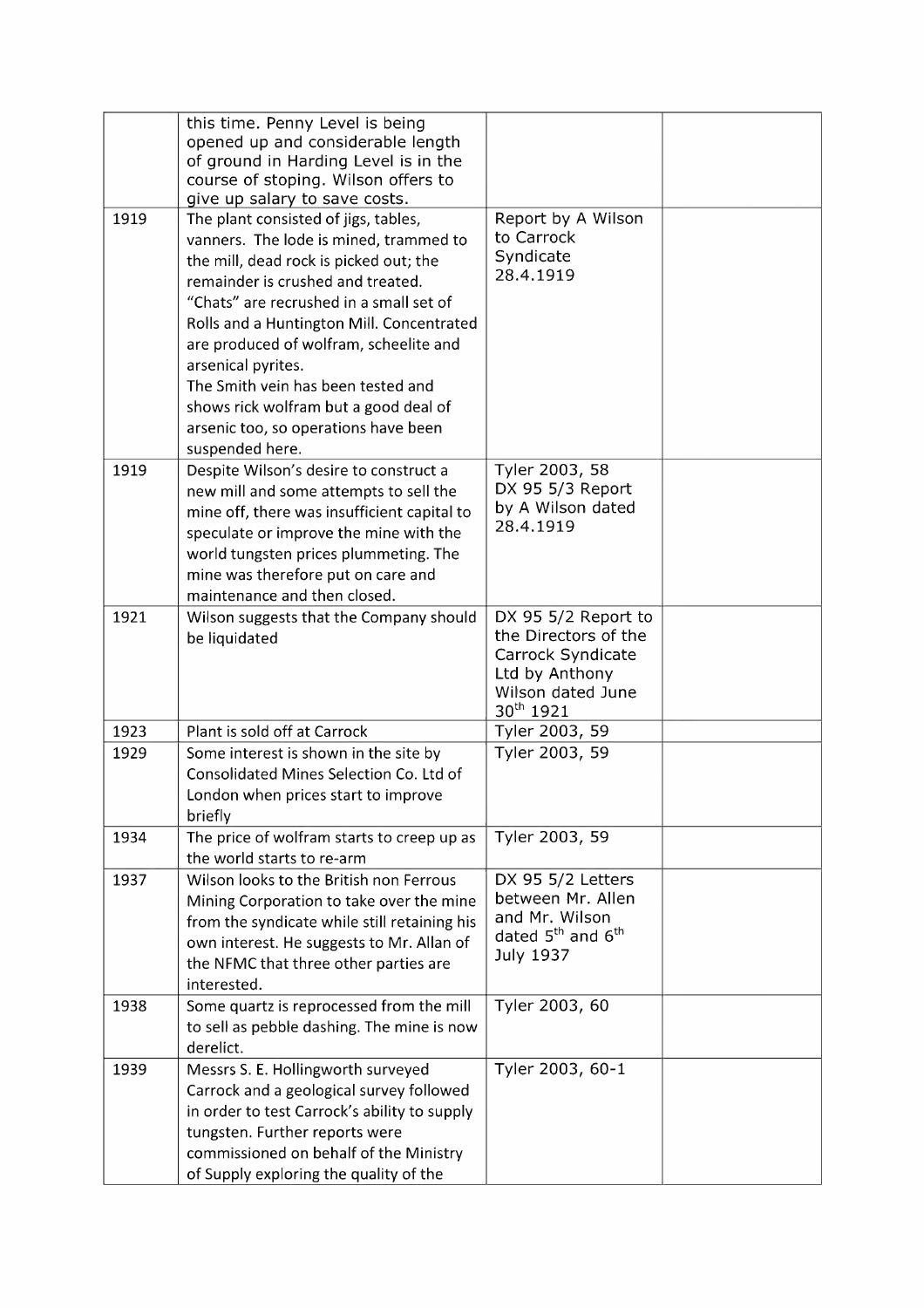|      | tungsten minerals. This was followed by     |                             |  |
|------|---------------------------------------------|-----------------------------|--|
|      | ground testing of the ores under the        |                             |  |
|      | supervision of Mr J.D. Willson and Mr.      |                             |  |
|      |                                             |                             |  |
|      | Pearson. The results were positive.         |                             |  |
| 1942 | The capture of Burma by the Japanese        | Adams 1988, 96              |  |
|      | created a significant tungsten shortage so  | Tyler 2003, 61              |  |
|      | Ministry of Supply re-opened the mine       |                             |  |
|      | under the auspices of the Non-Ferrous       |                             |  |
|      | Minerals Development Ltd with Anthony       |                             |  |
|      | Wilson as consultant and still the          |                             |  |
|      | leaseholder. They re-opened the mine        |                             |  |
|      | and thirty-five Canadian Royal Engineers,   |                             |  |
|      | used to working with hard rock, were        |                             |  |
|      | used to drive the old levels forward        |                             |  |
|      | connecting the workings by a cross cut.     |                             |  |
|      | This still remains the main entrance to     |                             |  |
|      | the mine; recently rebuilt by CATHMS.       |                             |  |
|      | The Canadians were billeted in barracks     |                             |  |
|      | built to the east of the mine. Under the    | Blundell 1992, 109          |  |
|      | Canadians' workmanship, a new crosscut      |                             |  |
|      | level was driven to the Harding Vein        |                             |  |
|      | (No.2 or The Canadian Level), some 60       |                             |  |
|      | feet below the old Harding (No.1) Level.    |                             |  |
|      | The crosscut was extended to the Smith      |                             |  |
|      | Vein, totalling two thousand feet at a cost |                             |  |
|      | of £5 per foot, with a further £5,000       |                             |  |
|      | spent on compressors, pipelines,            |                             |  |
|      | buildings and roads. It was proposed to     |                             |  |
|      | erect a small mill (suitable for expansion  |                             |  |
|      | later) but this was never built. Sampling   |                             |  |
|      |                                             |                             |  |
|      | was carried out on the Harding Vein         |                             |  |
|      | (north and south), Smith and Emerson        |                             |  |
|      | Veins, proving the existence of 51,000      |                             |  |
|      | tons of wolfram in excess of 1.09% of       |                             |  |
|      | mineral.                                    |                             |  |
|      | Twenty-five of the Canadians left for       |                             |  |
|      | other duties in 1942 and their places       |                             |  |
|      | were taken by Spanish Pioneers and          |                             |  |
|      | <b>Italian POWs</b>                         |                             |  |
|      | But supply of Tungsten improves and so      |                             |  |
|      | the mine closes.                            |                             |  |
|      | Wilson sub lets a portion of the sett for   | DX 95 5/3 Letter from       |  |
|      | quarrying but this is a mile from the       | A Wilson to Lesley          |  |
|      | Wolfram workings                            | <b>Williams of Matlock</b>  |  |
|      |                                             | dated 27.1.1942             |  |
| 1943 | Plans for a new mill are drawn up by        | Tyler 2003, 69              |  |
|      | Messrs Chalmers and Fraser, but the         |                             |  |
|      | costs are prohibitive                       |                             |  |
| 1943 | Underground plans are produced of the       | DX 95 5/3 Report by         |  |
|      | mine by J Jackson and J.D. Willson along    | Non-Ferrous                 |  |
|      | with vertical sections of the Harding and   | <b>Development Minerals</b> |  |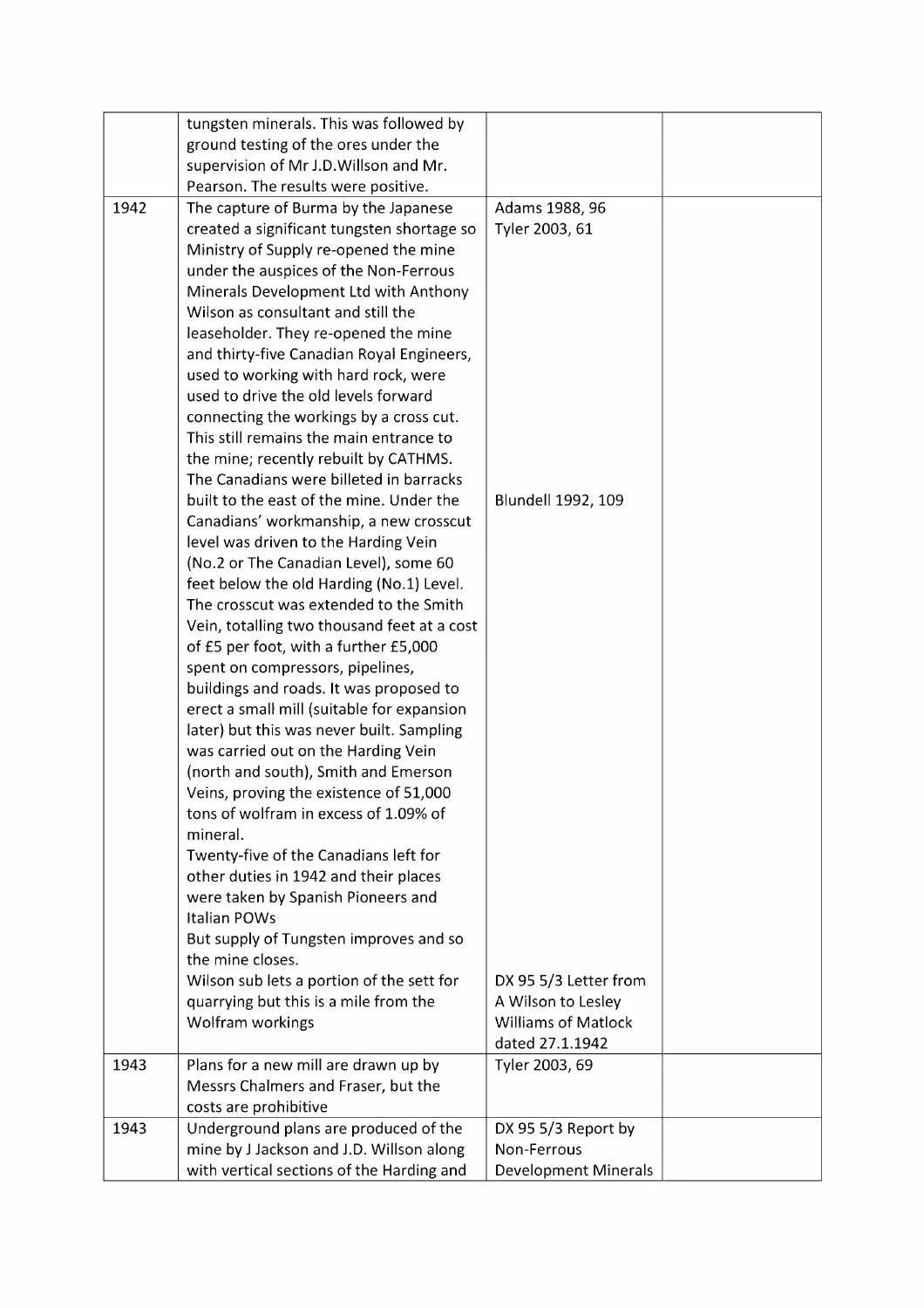|        | Emerson Veins and a surface plan. Plans        | Ltd - Carrock Wolfram   |  |
|--------|------------------------------------------------|-------------------------|--|
|        | referred to in a report, but not seen.         | Mine                    |  |
| 1946   | Willie Shaw arranges to meet Anthony           | DX 95 5/3 Letter from   |  |
|        | Wilson to discuss finding investors in the     | William Shaw to AW      |  |
|        | mine. Wilson has been poorly in the            | dated 9.4.1946 in       |  |
|        | recent past.                                   | response to letter      |  |
|        |                                                | from AW to Shaw on      |  |
|        |                                                | the 6.4.1946            |  |
| 1946   | <b>Fraser and Chalmers Engineering Works</b>   | DX 95 5/2               |  |
|        | provide a quote for plant at Carrock           |                         |  |
|        | dated 3 <sup>rd</sup> May 1946 amounting to    |                         |  |
|        | £14,000                                        |                         |  |
| Early  | The Korean War cuts off an important           | Adams 1988, 96-7        |  |
| 1950s  | source of Tungsten so the price rises          |                         |  |
|        | rapidly. Durham Chemical want to mine,         |                         |  |
|        | but the application process takes longer       |                         |  |
|        | as site now in a National Park. By the         |                         |  |
|        | time it is resolved, the price has dropped     |                         |  |
| 1954   | Carrock Fell, Cumberland: development          | The National Archives,  |  |
|        | of tungsten mine by Durham Chemicals           | <b>Kew TS 63/8</b>      |  |
|        | Ltd registered with Ministry of Minerals       |                         |  |
| 1954   | On the 10 <sup>th</sup> November 1954, Anthony | <b>Tyler 2003</b>       |  |
|        | Wilson died, aged 82 having worked with        |                         |  |
|        | the mine for 40 years.                         |                         |  |
| 1971   | WECO Development Corporation of                | Adams 1988, 97          |  |
|        | Denver, Colorado leased mine through its       |                         |  |
|        | UK subsidiary World Wide Energy (UK)           |                         |  |
|        | Ltd. £250k spent on a new mill and a little    |                         |  |
|        | underground development is carried out.        |                         |  |
|        | Between June 1971-2 the price of ore           |                         |  |
|        | drops by 33% and work stopped                  |                         |  |
| 1972-6 | Mine held on care and maintenance basis        | Adams 1988, 97          |  |
| 1976   | WECO granted the Carrock Fell Mining           |                         |  |
|        | Co. Ltd, a subsidiary of Amalgamated           |                         |  |
|        | Industrials, a one year lease of the mine      |                         |  |
|        | with an option to enter into a joint           |                         |  |
|        | venture                                        |                         |  |
| 1977   | Production increases and joint venture         | Adams 1988, 97          |  |
|        | exercised                                      |                         |  |
| 1977   | In 1977 the deposits were re-assessed by       | CATMHS 3 year           |  |
|        | Robertson Research International Ltd,          | inspection notes, issue |  |
|        | with some northward extension of the           | 2.                      |  |
|        | Harding No.2 level and some new rises          |                         |  |
| 1978   | Mine profitable for first six months.          | Adams 1988, 97          |  |
|        | Carrock Fell Mine is purchased by the          |                         |  |
|        | National Carbonising Ltd and mining            |                         |  |
|        | continues but tungsten prices become           |                         |  |
|        | depressed                                      |                         |  |
| 1979   | A planning application is submitted to the     | Tyler 2003, 119         |  |
|        | LDNP for the expansion of the site to          |                         |  |
|        | include two pump houses, explosive             |                         |  |